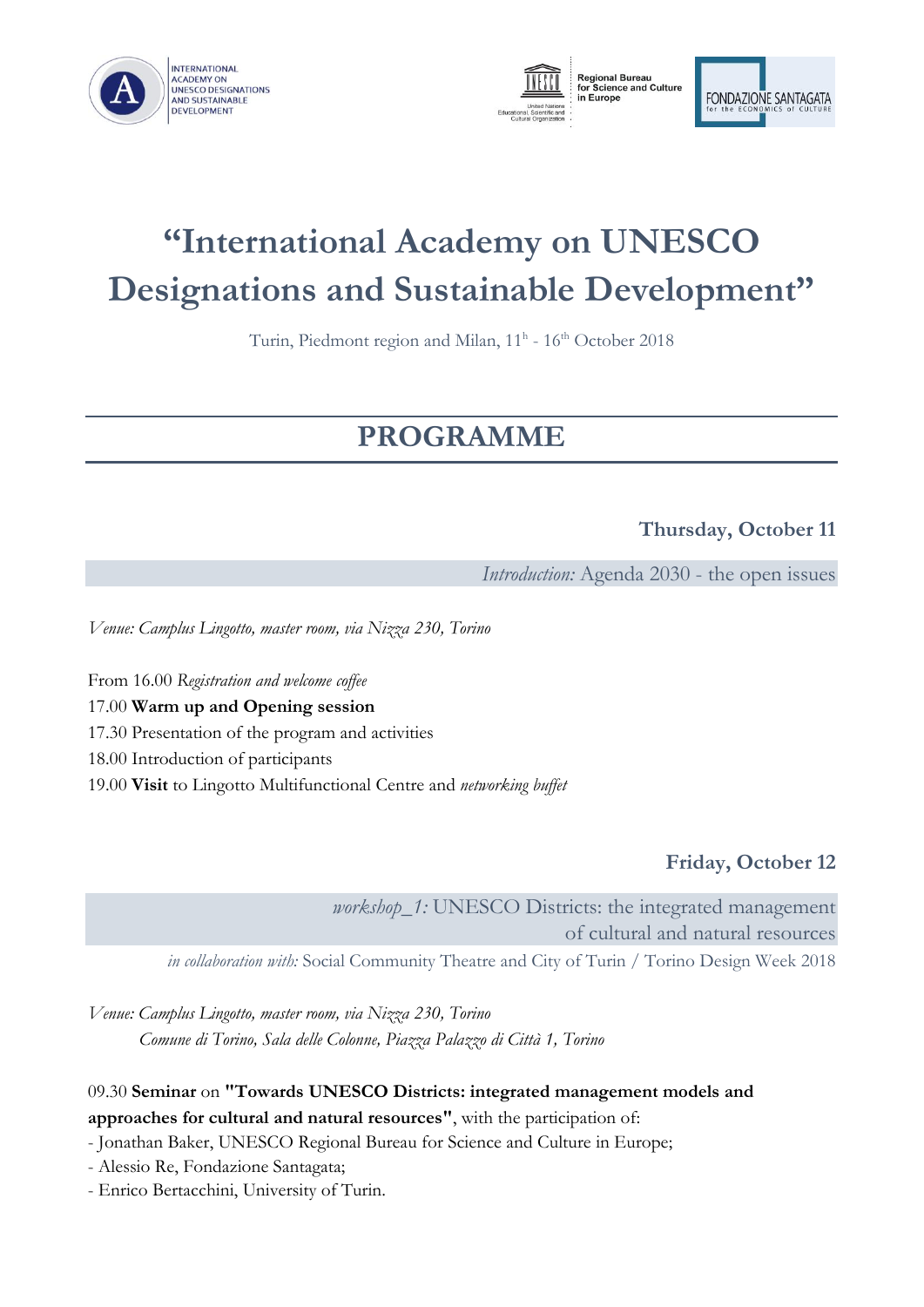





Open Discussion

11.00 **Working Session:** Experiences and lessons learned on UNESCO designations and Sustainable Development: presentations from participants and discussion:

- Eftychia Koulouri, Department for the Conservation and Management of the Historic Center of Corfu city, Municipality of Corfu, Greece;

- Pinar Kusseven, General Directorate for Cultural Heritage and Museums, Turkey;

- Abdellatif Marou, Inspector of historical monuments and sites, Morocco;

- Vladimir Dzamic, Institute for the Protection of Cultural Monuments of Serbia, Serbia.

12.30 *Networking lunch*

*Transfer to Torino city centre*

14.30-17.30 **Seminar** on **"Audience engagement and cultural heritage: the role of youth and communities"**, moderated by Giovanna Segre (University of Turin), with presentations of:

- TerrAct [Interreg](http://www.terract.eu/) Project
- Caravan Next [Creative](http://caravanext.eu/) Europe Project
- Valore [Stupinigi](https://www.fondazionesantagata.it/patrimonio-sviluppo-sosteniblita/conservazione-gestione-patrimonio/valore-stupinigi/)
- MaB UNESCO Monviso Youth Camp

And the intervention of: Luigi Patuzzi (Fondazione Dolomiti Unesco), Philippe Pypaert (Programme for Natural Sciences UNESCO Office in Beijing), Pierluigi Sacco (IULM University) and Carlo Salone (University of Turin).

Open Discussion

*Free dinner*

# **Saturday, October 13**

*workshop\_2:* Enhancing territorial and community capital

*in collaboration with:* University of Gastronomic Sciences of Pollenzo

*Venue:* Pollenzo residence of the Royal House of Savoy (World Heritage Site)

#### *8.30 Transfer to Pollenzo*

09.30 **Seminar** on **"Culture, food and development"** with the participation of:

- Donatella Saccone, University of Gastronomic Sciences of Pollenzo, "Culture, Food and Sustainable Development";

- Gabriele Volpato, University of Gastronomic Sciences of Pollenzo, "Ecological relations and community rituals for sustainable resource management";

- Michele Antonio Fino, University of Gastronomic Sciences of Pollenzo, "The Monviso taste atlas". Open Discussion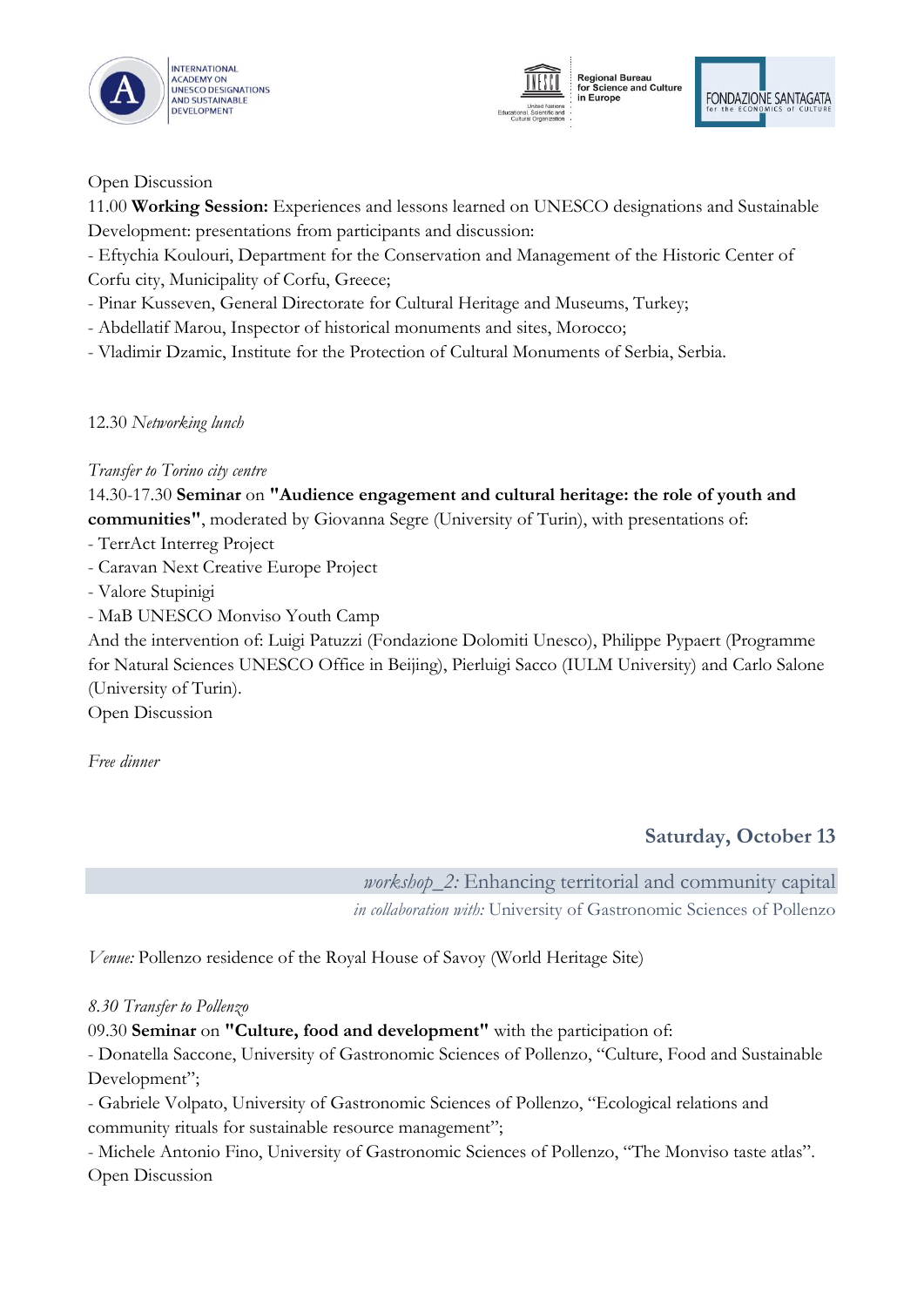





11.00 **Working Session:** Experiences and lessons learned on UNESCO designations and Sustainable Development: presentations from participants and discussion:

- Joelle Barakat, Association for the Protection of Jabal Moussa, Lebanon;

- Daniella Pistenti Mouyiannou, Environmental Education Centre of Salamiou-Network of EEC, Cyprus.

12.00 **Site visit** at the Wine Bank

13.00 *Networking lunch*

14.30 **Seminar** on **"Sustainable Tourism"** with the participation of Peter De Brine, UNESCO World Heritage Centre

15.30 **Working Session:** Experiences and lessons learned on UNESCO designations and Sustainable Development: presentations from participants and discussion:

- Jovana Zaklan, Institute for Nature Conservation of Vojvodina Province, Serbia;

- Andrea Colombelli and Claudio Tensi, CollinaPo Biosphere Reserve, Italy;

- Mihaela Mesarić, Međimurska priroda, Međimurje Nature, Croatia.

*Break*

- Milivoje Krvavac, Institute for Nature Conservation of Serbia, Serbia;

- Damijan Jaklin, Municipality Velika Polana, Slovenia;
- Şule Ürün, Turkish National Commission for UNESCO, Turkey.

18.30 Collective de-briefing of the day

19.00 *Transfer to Turin and Dinner*

# **Sunday, October 14**

*workshop\_3:* Heritage management and sustainable tourism: experiences in Monferrato *in collaboration with:* ITACA' Festival of responsible tourism, Ca' Mon, Bottega del Grignolino association, RiCreareCrea association and Ente di gestione dei Sacri Monti

*Venues:* Monferrato (World Heritage Site) and Sacred Mountain of Crea (World Heritage Site)

*08.30 Transfer to Portacomaro, Casa dell'Artista*

09.30 **Seminar** on: **"Local networks for culture, tourism and development"** with the participation of:

- Andrea Cerrato, Sistema Monferrato;
- Paola Borrione, Fondazione Santagata;
- Laura Fornara, Compagnia di San Paolo.

Open Discussion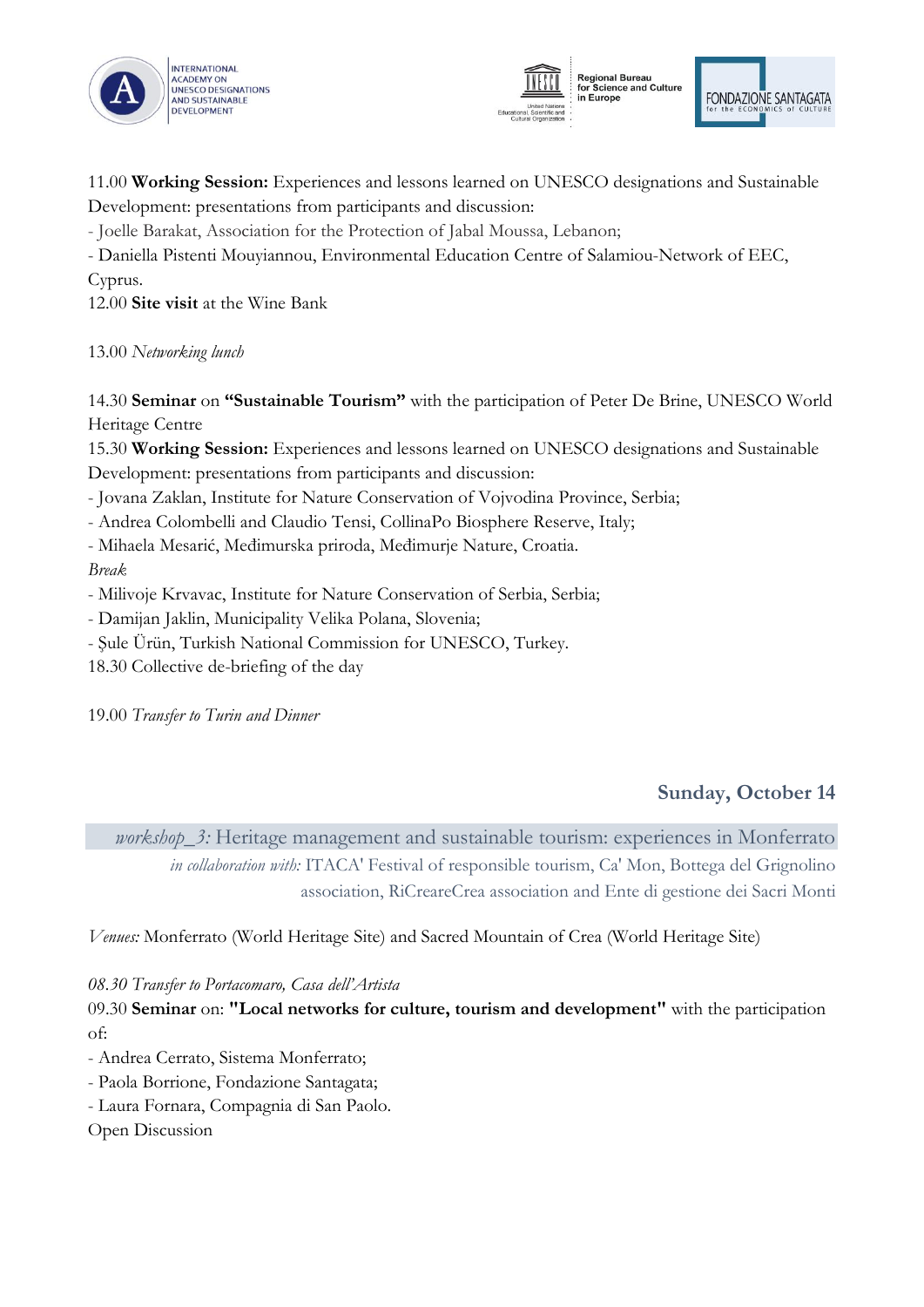





11.00 **Working Session:** Experiences and lessons learned on UNESCO designations and Sustainable Development: presentations from participants and discussion:

- Cristian Ciobanu, University of Bucharest Hateg UNESCO Geopark, Romania;
- Bostjan Jerman, United Nations Association of Slovenia, Slovenia.
- 12.00 **Site visit** and **meetings** with local stakeholders: ITACA' Festival /Ca' Mon

13.00 *Lunch at Bottega del Grignolino*

#### *Transfer to Crea*

15.00 **Introduction** to the Sacred Mountain of Crea (Ente di Gestione dei Sacri Monti) and **site visit** (with Serena Monina Cerutti and Gian Paolo Bardazza, RiCreareCrea Association)

17.00 **Seminar** on: **"Managing practices in World Heritage properties"** with the participation of: - Elena De Filippis, Ente di Gestione dei Sacri Monti;

- Roberto Cerrato and Elisa Gandino, Association for the Wine Landscapes of Langhe-Roero and Monferrato Heritage.

18.00 **Working Session:** Experiences and lessons learned on UNESCO designations and Sustainable Development: presentations from participants and discussion:

- Mariola Andonegui, Fundación San Millán de la Cogolla, Spain;

- Juliana Strogan, Norsk Industriarbeider Museum, Norway.

19.00 *Dinner Transfer to Milan*

# **Monday, October 15**

*workshop\_4:* Creativity as a driver for local development *in collaboration with:* City of Milan/Bookcity/Milan Creative City for Literature

*Venue:* Castello Sforzesco, Milan

*08.00 Transfer to Castello Sforzesco*

09.00 **Opening** with the participation of Filippo Del Corno, Councillor for Culture of the Municipality of Milan

09.30 **Presentation** of Milano Creative City of Literature, Stefano Parise, Director of the Library Sector City of Milan

10.00 **Working session:** Experiences and lessons learned on UNESCO designations and Sustainable Development: presentations from participants and discussion:

- Stefanie Grüssinger, Federal Ministry for Europe, Integration and Foreign Affairs, Austria;

- Peter Hudák, Civic Association Vita in Suburbium, Slovakia.

#### *Break*

- Anne-Ly Torstensson, Hiiumaa Development Center, Estonia;

- Aslı Hetemoglu, Turkish National Commission for UNESCO, Turkey;

- Kiran Afzal, World Bank Group, Pakistan.